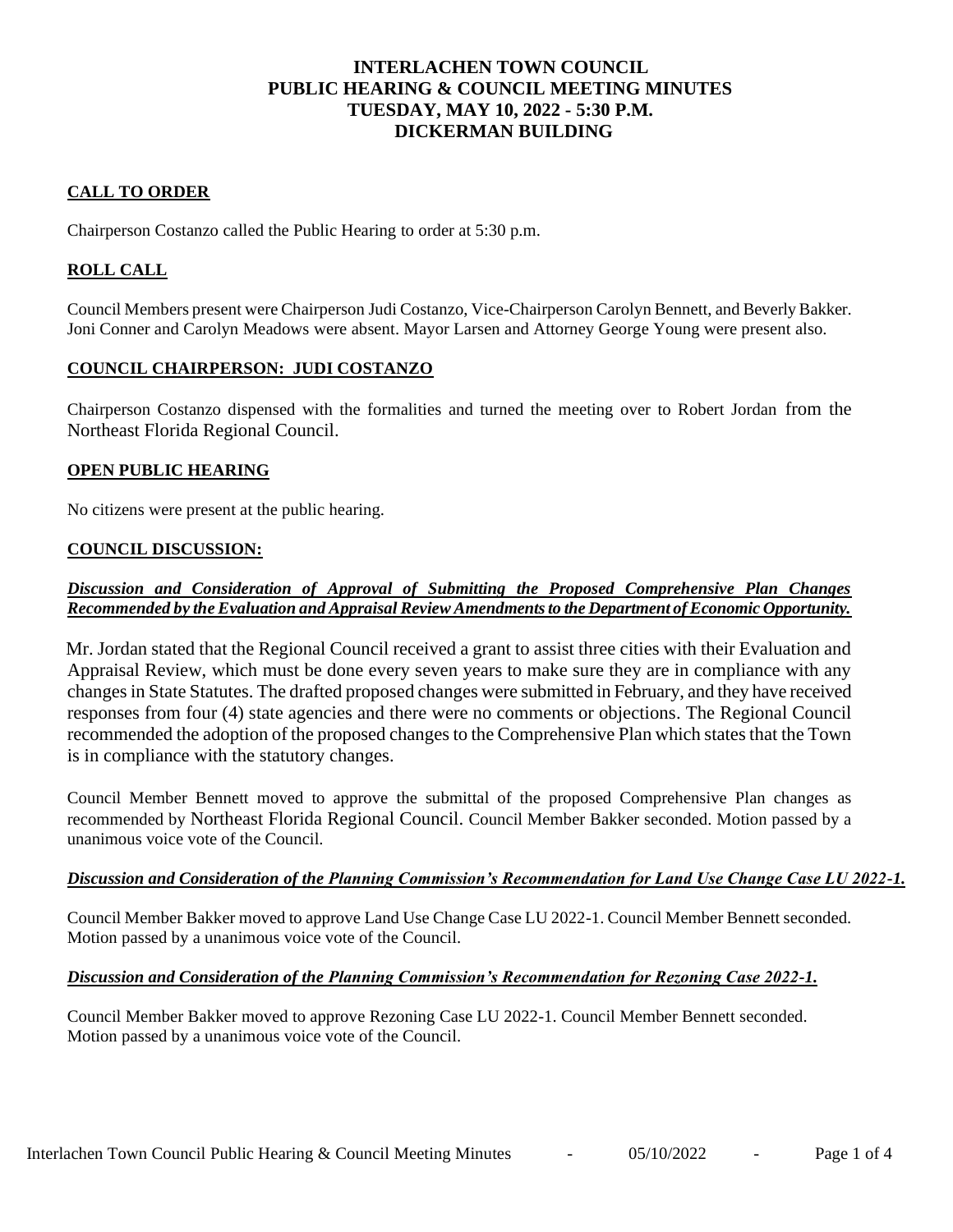# **ORDINANCES:**

# *Ordinance 2022-1; Adopting the Evaluation and Appraisal Review amendments to the Comprehensive Plan-* $2^{nd}$  **Reading**

By unanimous general consent Ordinance 2022-1 was read by title only.

Council Member Bennett moved to adopt Ordinance 2022-1 on second reading. Council Member Bakker seconded. Motion passed by a unanimous roll call vote of the Council.

## *Ordinance 2022-4; Small Scale Amendment. – 1 st Reading*

By unanimous general consent Ordinance 2022-4 was read by title only.

Council Member Bennett moved to adopt Ordinance 2022-4 on first reading. Council Member Bakker seconded. Motion passed by a unanimous roll call vote of the Council.

## *Ordinance 2022-5; Adopting Changes to the Official Zoning Map. – 1 st Reading*

By unanimous general consent Ordinance 2022-5 was read by title only.

Council Member Bakker moved to adopt Ordinance 2022-5 on first reading. Council Member Bennett seconded. Motion passed by a unanimous roll call vote of the Council.

The public hearing was closed at 5:43p.m.

# **OPEN COUNCIL MEETING**

# **CALL TO ORDER**

Chairperson Costanzo called the regular meeting to order at 6:00 p.m.

# **ROLL CALL**

Council Members present were Chairperson Judi Costanzo, Vice-Chairperson Carolyn Bennett, and Beverly Bakker. Joni Conner and Carolyn Meadows were absent. Mayor Larsen and Attorney George Young were present also.

## **COUNCIL CHAIRPERSON: JUDI COSTANZO**

Comments: Chairperson Costanzo deferred her comments to Council Member Bennett, who announced that she and the Town Clerk attended the St. Johns River Water Management Board meeting. Out of forty-nine (49) Redi-grant applications, only twenty-five (25) were awarded a grant. The Town of Interlachen ranked twenty-three out forty-nine and was awarded a \$500,000.00 grant for a water and paving project.

## **PROCLAMATIONS:**

Mayor Larsen read proclamations designating May as "Safe Boating: and "Historical Preservation" month. Kathy Fisk, from the Coast Guard Auxiliary was present to receive the Boating Safety proclamation.

## **COUNCIL DISCUSSION:**

#### *Discussion and Consideration of West Putnam Pop Warner Park Reservation.*

Dalton Ford, from Pop Warner stated that they want to set up food trucks and tents on Boyleston Street as a fund raiser

Interlachen Town Council Public Hearing & Council Meeting Minutes  $0.5/10/2022$  - Page 2 of 4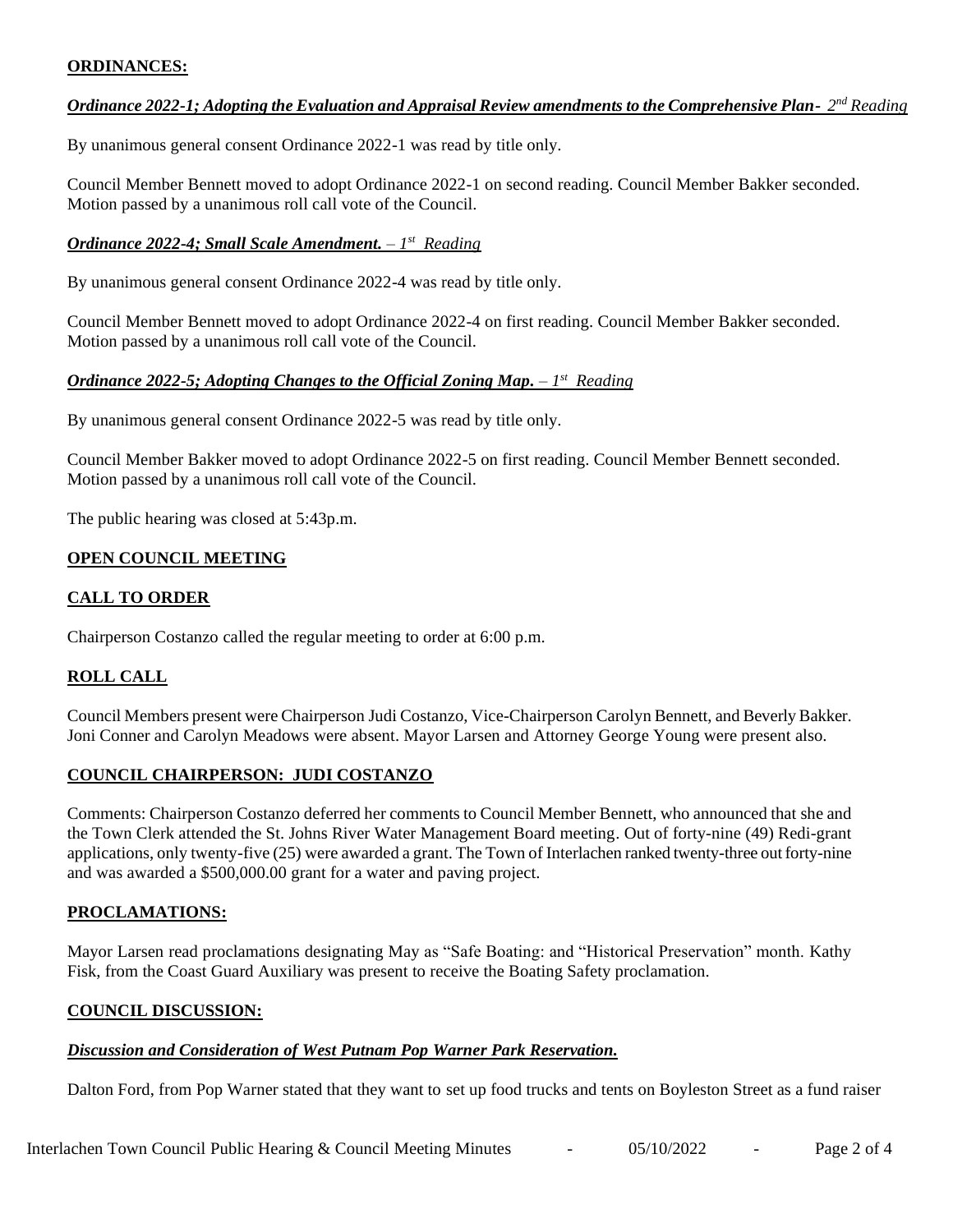on June 25, 2022, from 8am-4pm and requested that the street be barricaded off, trash receptacles be provided and that the restrooms be opened. Mr. Ford will provide the Town with a copy of their insurance listing the Town listed as additional insured.

Council Member Bakker moved to approve West Putnam Pop Warner Park Reservation. Council Member Bennett seconded. Motion passed by a unanimous voice vote of the Council

## *Discussion and Consideration of Historical Society Park Reservation.*

Jean Russell, Historical Society Treasurer, requested the use of the caboose and electricity for an ice cream social on May 21, 2022, from 11am—2pm.

Council Member Bennett moved to approve the Historical Society Park Reservation. Council Member Bakker seconded. Motion passed by a unanimous voice vote of the Council

# *Discussion and Consideration of Approval of the Language Access Plan.*

Council Member Bakker moved to approve the Language Access Plan. Council Member Bennett seconded. Motion passed by a unanimous voice vote of the Council

## *Discussion and Consideration of the Dangerous Structure at 219 Duncan Avenue.*

Attorney Young requested that agenda items D, E, & F be discussed together. Attorney Young that at the last meeting the Council directed him to do a nuisance abatement at 111 Caracas Street. He sent a letter to the owner and the container has been removed, therefore there is no need to proceed with the nuisance abatement.

Attorney Young stated that at the last Codes Enforcement meeting he requested that 219 Duncan Avenue be put on the Council agenda because based on what was presented to the Board it is a dangerous structure.

CEF Officer, Mary Ratliff stated that the property may have been sold, but it will still go before the C.E.B on June 7, 2022. If no progress is made it will come back before the Council at the July meeting.

## *Discussion and Consideration of the Brush Store.*

Attorney Young stated that he went to the Brush Store at 101 Commonwealth Avenue it was appalled that owner hasn't secured the building. Possible criminal activity and the possibility of another fire. Owner has not put plywood over any of the entry points and the sagging roof poses a danger to the community.

The Police Chief will try to contact the owner and advise him to board up the building and Attorney Young will send a letter to the owner also. Attorney Young will contact the County and ask them that if they will be satisfied if the building is boarded up.

## *Discussion and Consideration of 104 Dickens Street Property.*

Attorney Young stated that he sent letters to all adjacent property owners that Mr. Durden has put items on their property. All but two (2) have responded and authorized the Town to remove the items. There has been no response form the owner of record. Attorney Young the Council if they wanted to move forward with the nuisance abatement.

Council Member Bakker moved to proceed with foreclosure on the 104 Dickens Street property. Council Member Bennett seconded. Motion passed by a unanimous voice vote of the Council.